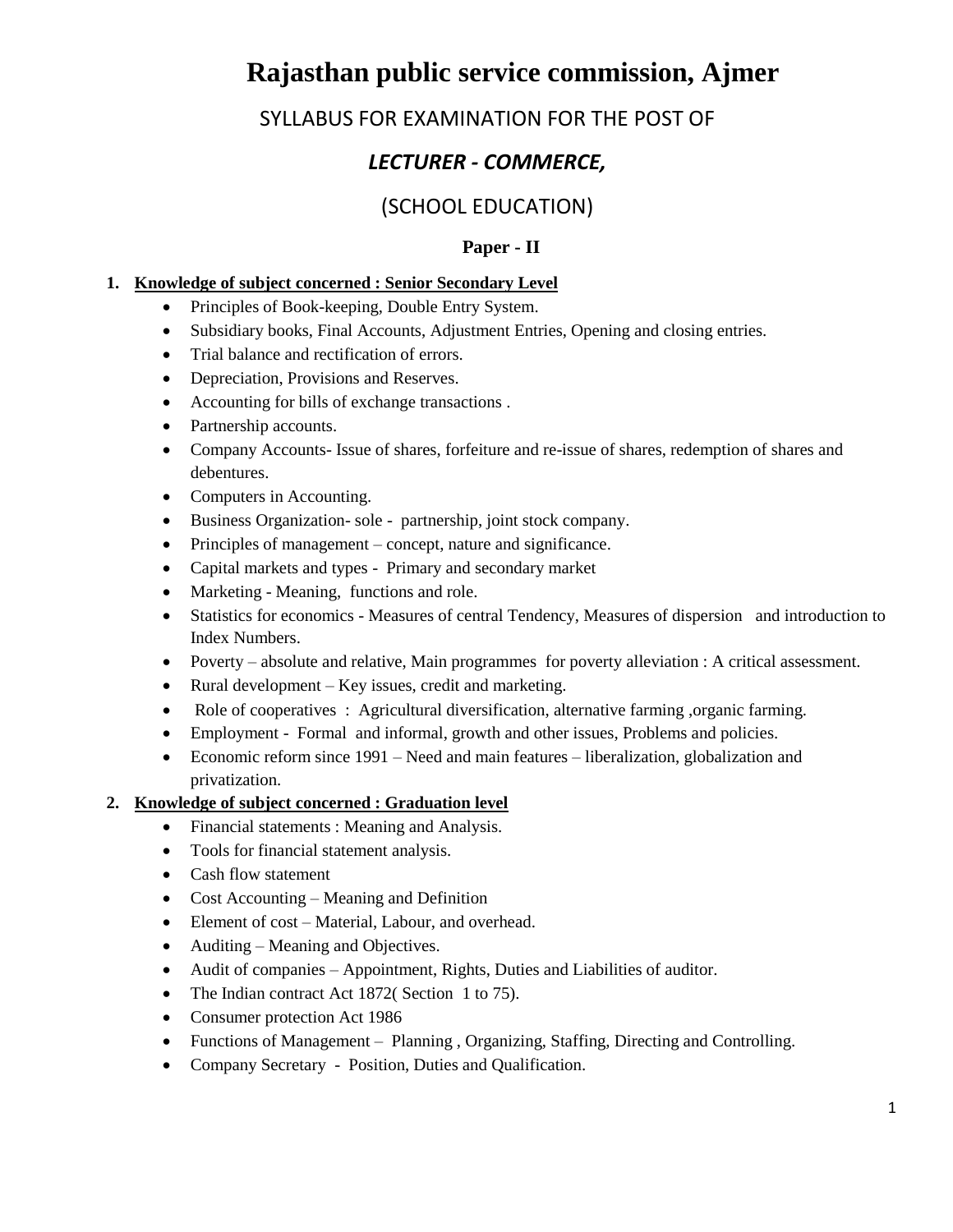- Human resource : Meaning, Scope, Role, and Functions.
- Meaning and nature of Entrepreneurship Entrepreneurship in Rajasthan.
- Economic Environment Meaning, Factors affecting economic Environment, Indian Economic Environment and basic feature of Indian economy
- New Economic Policies and its effects.
- Foreign Trade of India Volume, Composition and Direction.
- Export Promotion Various measures.
- New Export Import policies of Govt. Of India.
- Economic modals Meaning, Purpose and Types.
- National Income Definition, Measurement, Distribution and Economic Welfare.

#### **3. Knowledge of subject concerned : P. G. Level**

- Financial Management– Working capital management, Capital budgeting.
- $\bullet$  Business Statistics Probability
- Consumer Behavior and buying motives.
- Marketing Analysis and Research
- Role of advertising in marketing and advertise in strategies
- Media Management .
- Public finance Central budget, Deficit, Fiscal management.
- Problems of Indian banking- Central and Commercial banking, Banking sector reforms.
- Monetary and Fiscal Policies.
- Finance Commission.

### **Part – IV (Educational Psychology, Pedagogy, Teaching Learning Material, Use of computers and Information Technology in Teaching Learning)**

- 1. Importance of Psychology in Teaching-Learning :
	- Learner,
	- Teacher,
	- Teaching-learning process,
	- School effectiveness.
- 2. Development of Learner :
	- Cognitive, Physical, Social, Emotional and Moral development patterns and characteristics among adolescent learner.
- 3. Teaching Learning :
	- Concept, Behavioural, Cognitive and constructivist principles of learning and its implication for senior secondary students.
	- Learning characteristics of adolescent and its implication for teaching.
- 4. Managing Adolescent Learner :
	- Concept of mental health and adjustment problems.
	- Emotional Intelligence and its implication for mental health of adolescent.
	- Use of guidance techniques for nurturing mental health of adolescent.